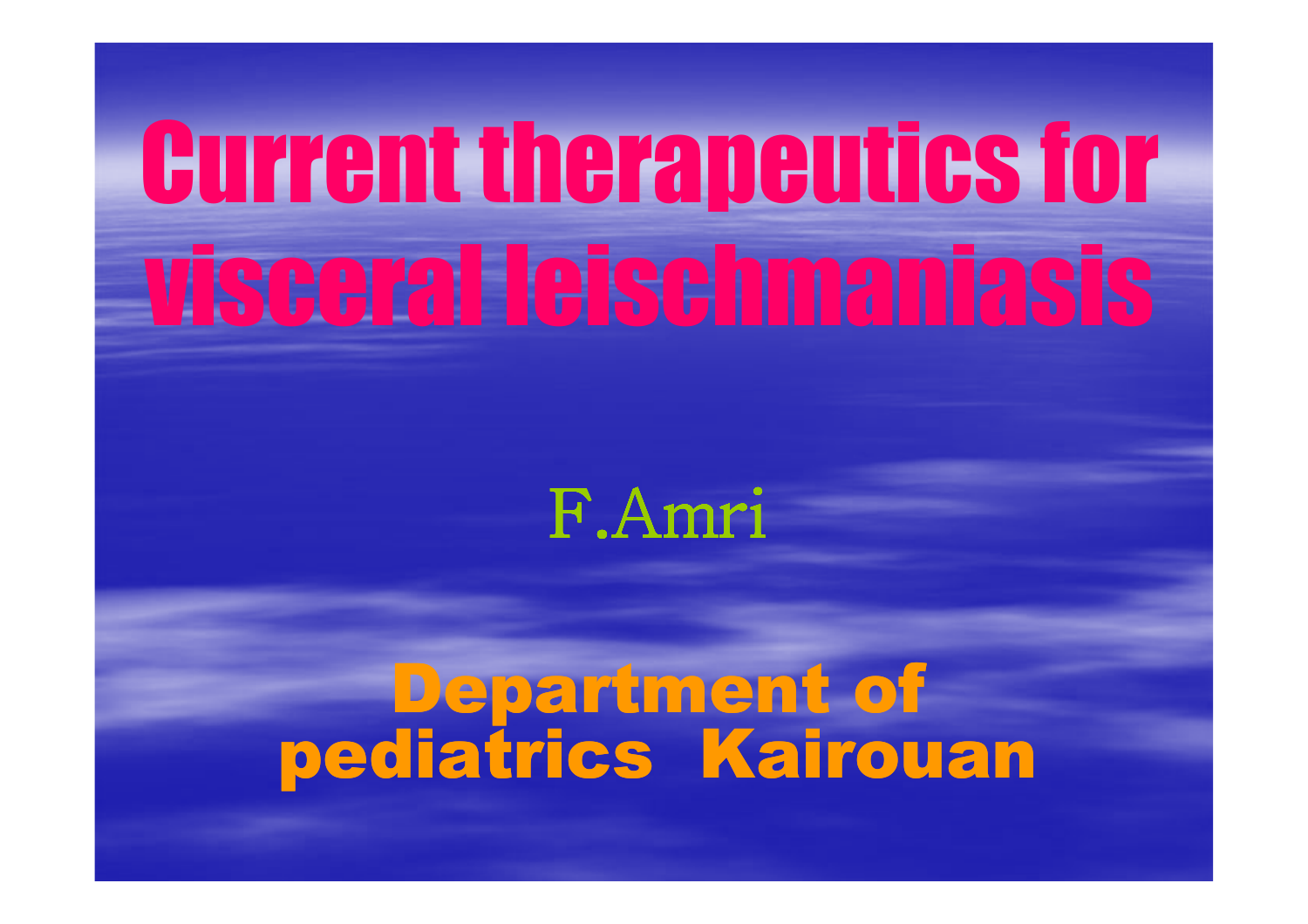## Intoduction

- The visceral leischmaniasis is an anthropozoonose caused by <sup>a</sup> protozoar, the *Leishmania infantum*
- The VL rages in Tunisia under its Mediterraneanshape
- The declared children come from farming regions and modest environment
- Yearly impact :  $100 150$  cases/year
- Mortality regresse<sup>d</sup> thanks to the presen<sup>t</sup> treatment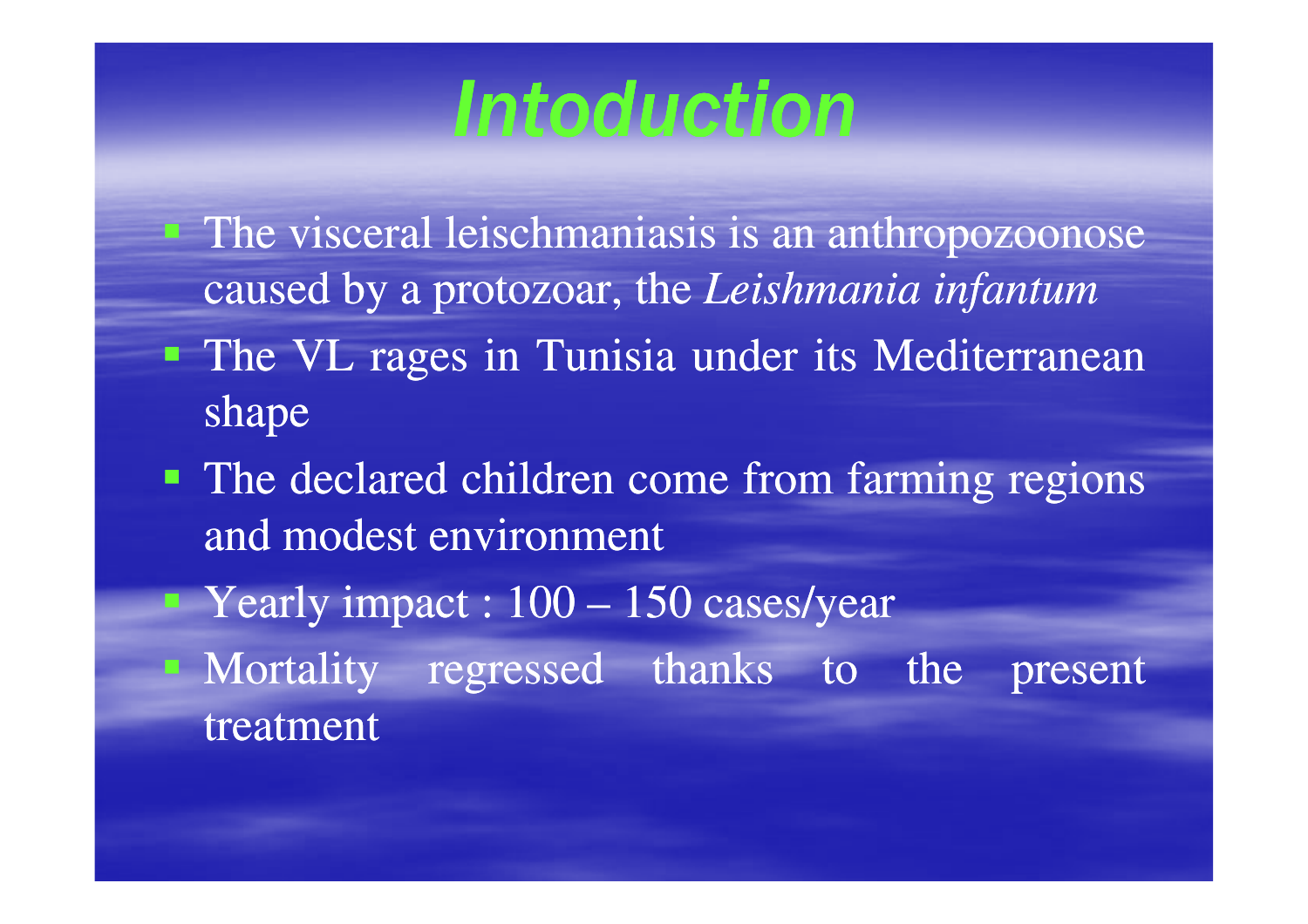■ 30 to 40 cases / year

**Elevated impact after the season of rain** 

Delay of diagnosis: 30 days

**Splenomegaly** (99%), constant fever, paleness

 $\blacksquare$  Hypotrophy (57,4%)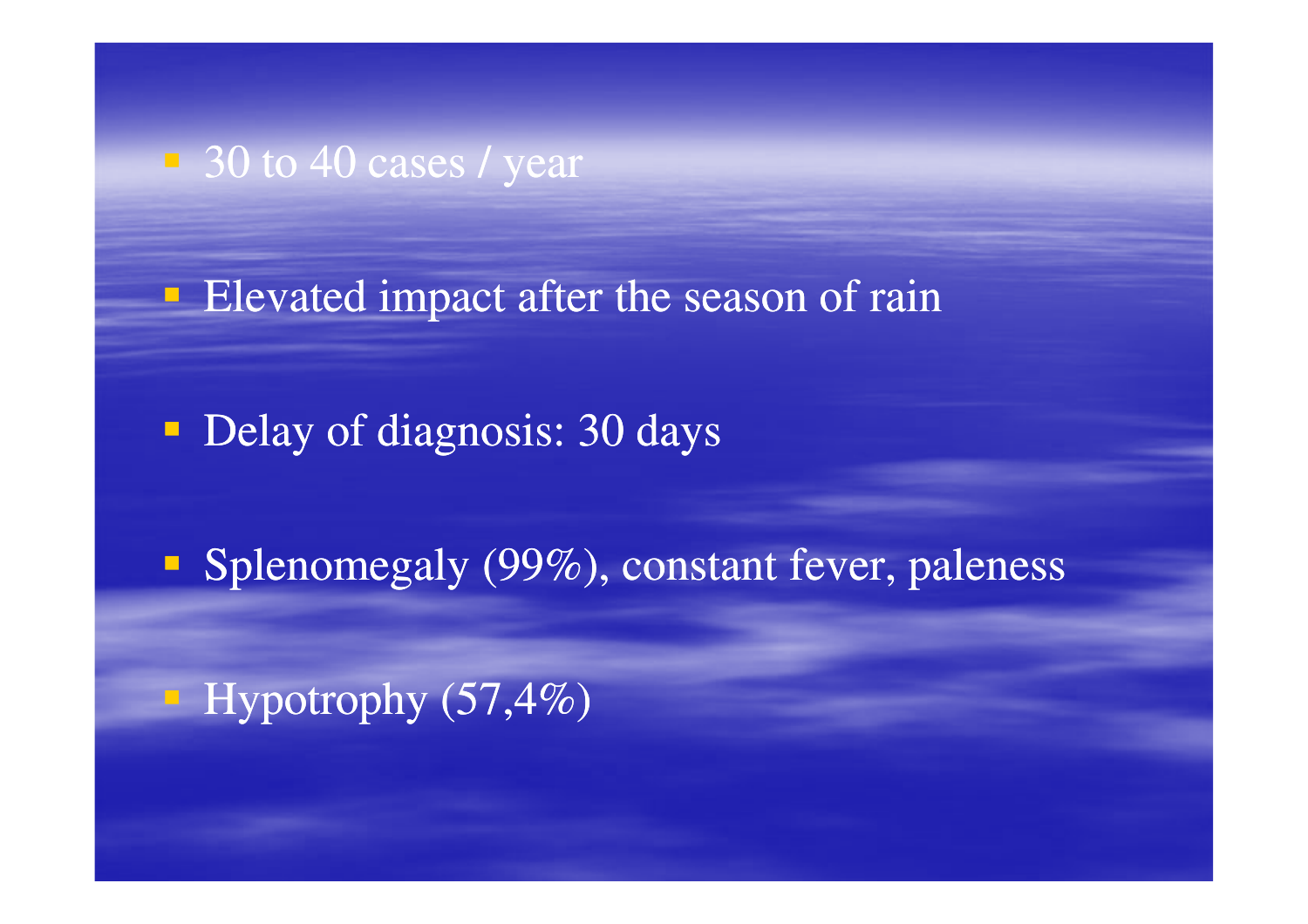#### Anemia:

- $\langle 9 \text{ g}/100 \text{ ml} (90,9\%)$
- $< 6$  g/100 ml (40%)
- **Diagnosis gotten thanks to the puncture of the** bone marrow, and blood serology
- Treatement: *Glucantime* in IM
- Evolution:
	- **Holland** Construction Favorable
	- Mortality: 5%
	- $\equiv$  No mortality No mortality registred during the last five years
	- **Holland** Construction 3 cases of resistance in 20 years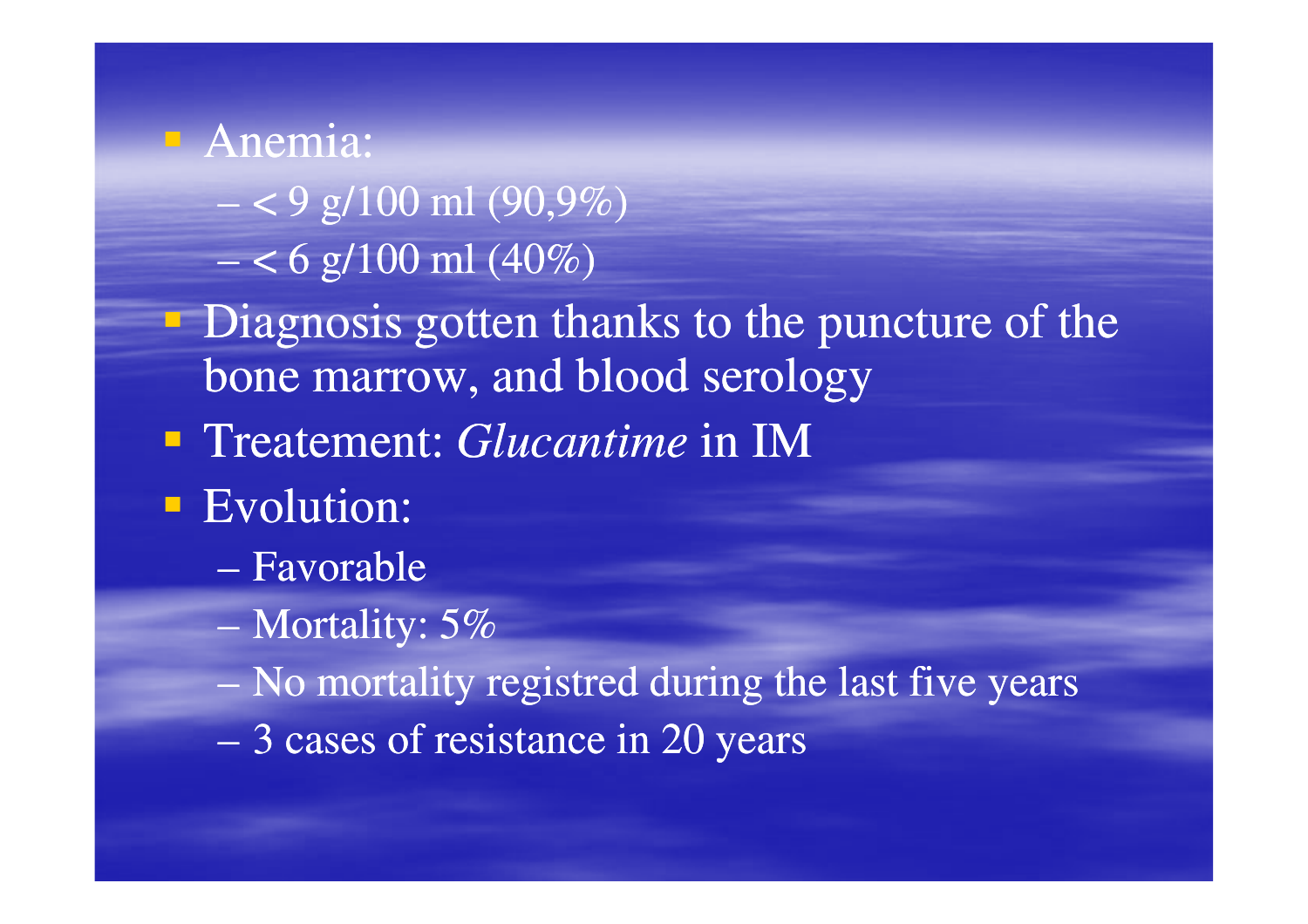#### The antimony and the antimony derivates

- The two antimonies used: N-methyl-glucantime (glucantime\*), and the stibiogluconate of sodium (pentostam\*)
- The glucantime is presented in bulbs of 5 ml, or 1500 mg and its concentration in antimony is of 85 mg/ml
- The glucantime acts on the synthesis of the ATP at the time of the bioenergetic metabolisms.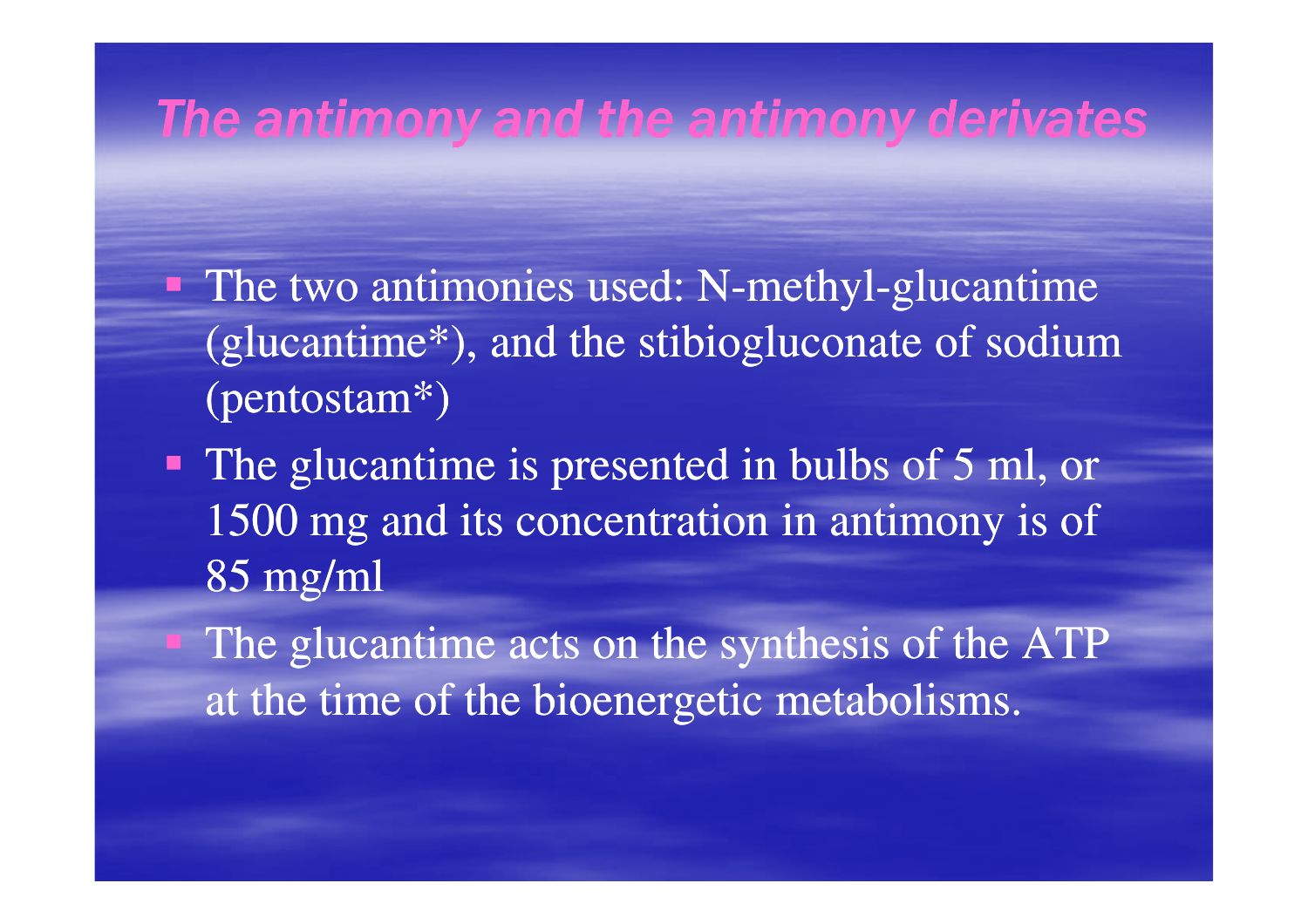#### **Glucantime:**

 **90 mg/Kg/ml in intramuscular way, during 21 days, 3 times per day**

#### **1st protocol:**

 **60 mg/Kg/day, during 15 days (2 cures occasional of 15 days)**

**Resistance: 3 cases**

**Relapse: 3 cases**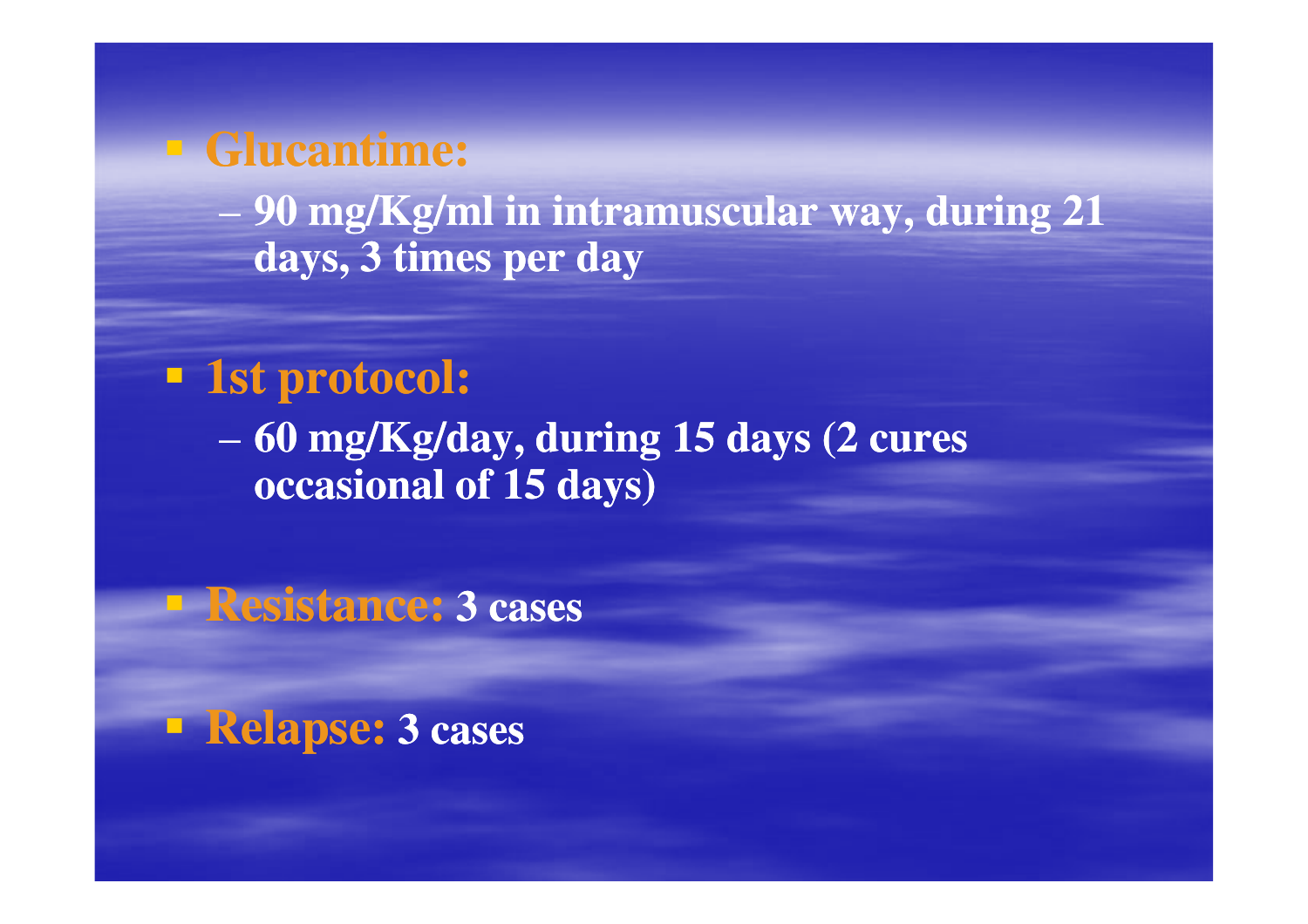#### Resistance to the glucantime: 3 cases

|      | <b>Product</b> | <b>Clinical state at</b><br>the end of ttt | <b>Biology at</b><br>the end of<br>ttt | <b>Treatement</b><br><b>after</b> | <b>Evolution</b> |
|------|----------------|--------------------------------------------|----------------------------------------|-----------------------------------|------------------|
| 1st  | Glucantime     | <b>SMG</b>                                 | $wc = 4000$                            | Glucantime                        | recovery         |
| case | 60 mg/kg/day   | $w/aw = 84\%$                              | $Hb=10g/dl$                            | 90 mg/kg/day,                     |                  |
|      |                | No fever after                             | $Pl = 23500$                           | 21 days                           |                  |
|      |                | 5 days                                     |                                        |                                   |                  |
| 2nd  | Glucantime     | <b>SMG</b>                                 | $wc = 4400$                            | Amphotericin                      | recovery         |
| case | 80 mg/kg/day   | $w/aw = 84\%$                              | $Hb = 7g/dl$                           | B                                 |                  |
|      |                | No fever after                             | $Pl = 154000$                          |                                   |                  |
|      |                | 8 days                                     |                                        |                                   |                  |
| 3rd  | Glucantime     | <b>SMG</b>                                 | $wc = 5000$                            | Amphotericin                      | recovery         |
| case | 60 mg/kg/day   | $w/aw = 72%$                               | $Hb = 7g/dl$                           | $\bf{B}$                          |                  |
|      |                | No fever after                             |                                        |                                   |                  |
|      |                | 8 days                                     |                                        |                                   |                  |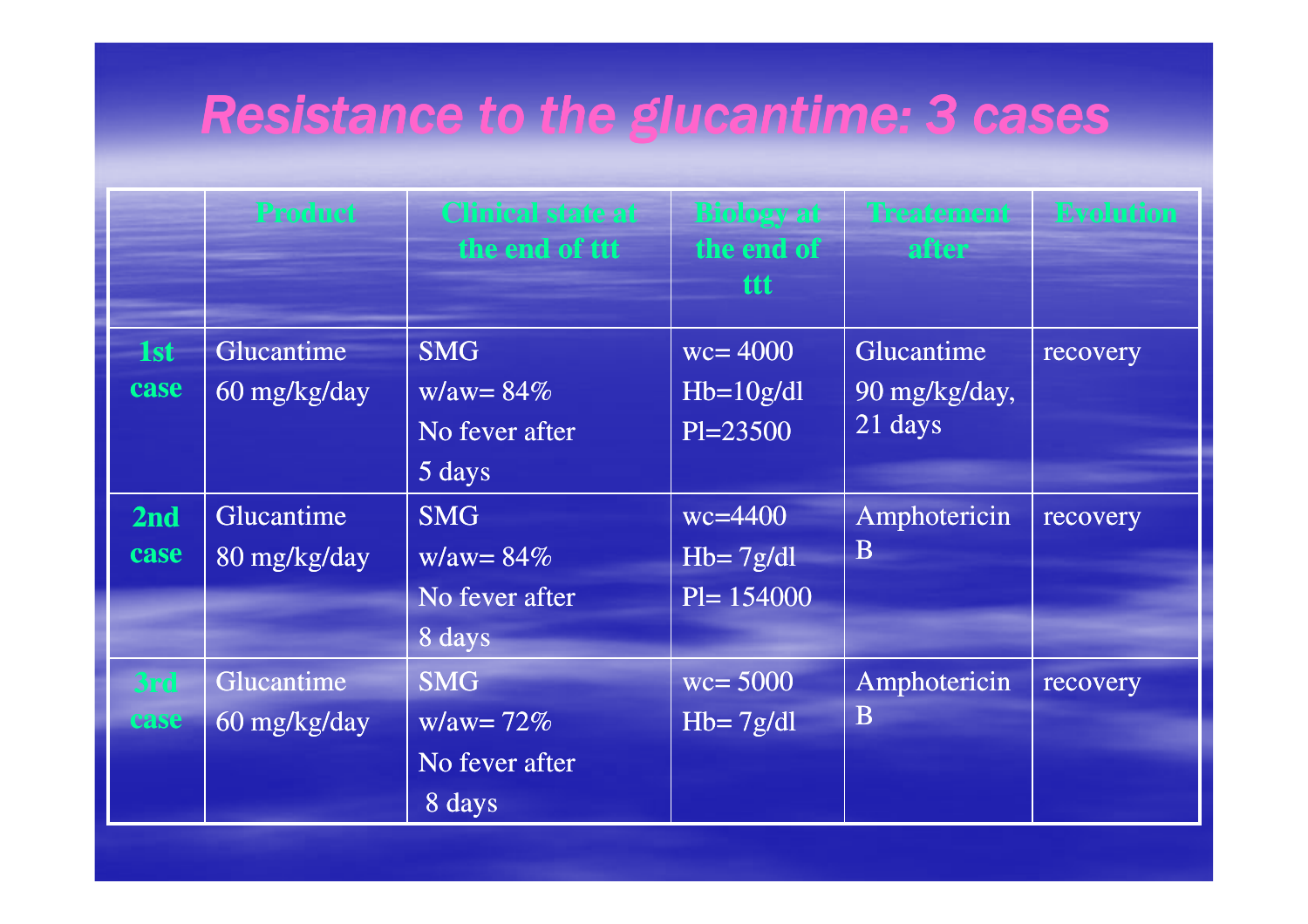#### Relapse: 3 cases

|            | <b>Treatement</b><br>receved | <b>Clinical</b><br>evolution after<br>ttt | <b>Biological</b><br>evolution after<br>ttt | <b>Relapse</b> |
|------------|------------------------------|-------------------------------------------|---------------------------------------------|----------------|
| <b>1st</b> | Glucantime                   | <b>SMG</b>                                | $wc = 7400$                                 | <b>SMG</b>     |
| case       | 70 mg/kg/day                 | No more fever                             | $Hb=9.6g/dl$                                | Fever          |
|            | 15 days                      | after 3 days                              | $Pl=279000$                                 | pancytopenia   |
| 2nd        | Glucantime                   | $SMG=0$                                   | $wc = 14100$                                | <b>SMG</b>     |
| case       | 60 mg/kg/day                 | No more fever                             | $Hb=9,5g/dl$                                | Fever          |
|            | 15 days                      | after 4 days                              |                                             | pancytopenia   |
| 3rd        | Glucantime                   | $SMG=0$                                   | $wc = 6300$                                 | <b>SMG</b>     |
| case       | 60 mg/kg/day                 | No more fever                             | $Hb = 10g/dl$                               | Fever          |
|            | 15 days                      | after 7 days                              | Pl=250000                                   | pancytopenia   |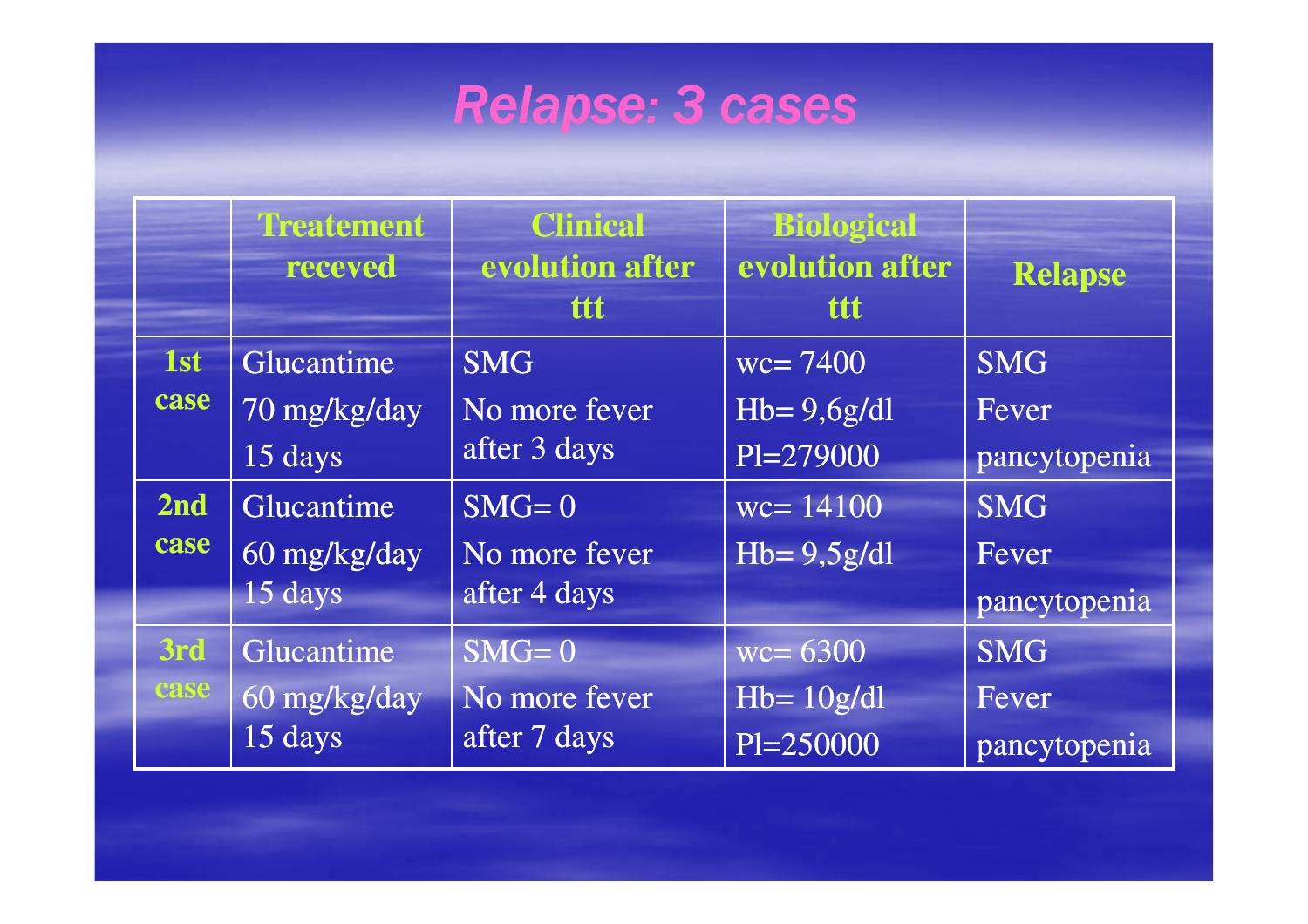#### The diamidines

 Isethionate of pentamidine (l*omidine\**) can be indicated in the different shapes of leischmaniasis

- **Some resistance is frequently described**
- The dose is from 3 to 4 mg/kg every 2 days

 Secondary effects: alteration of the renal function, hematological desorders, cardiovascular unrests (unrests of the rythm)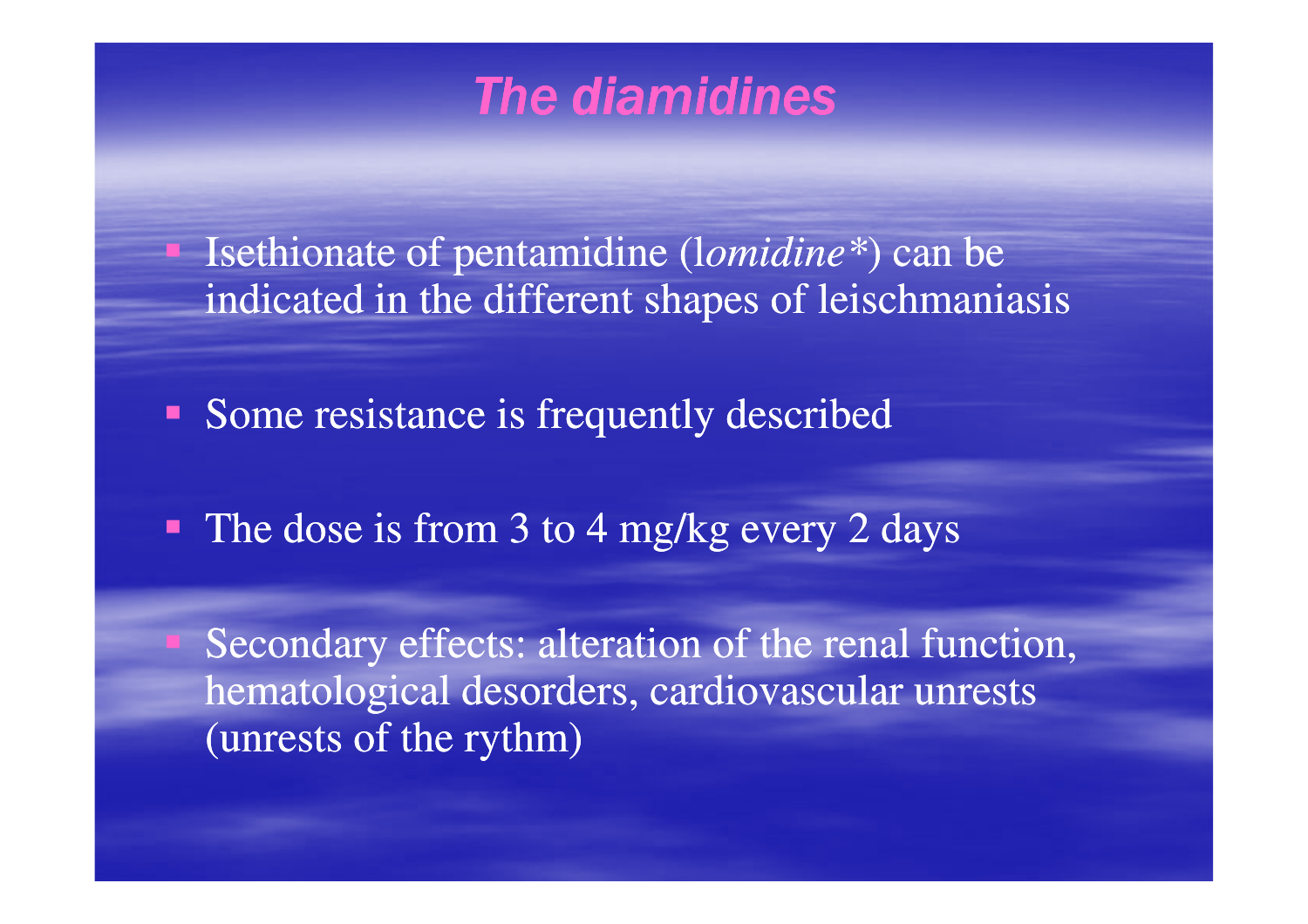In case of relapse or resistance to the treatement by glucantime, the WHO recommends <sup>a</sup> treatement by the antimony in the same posology, but of double length (6 weeks). In case of new failure,the pentamidine becomes useful during<sup>a</sup> period adapted to its tolerance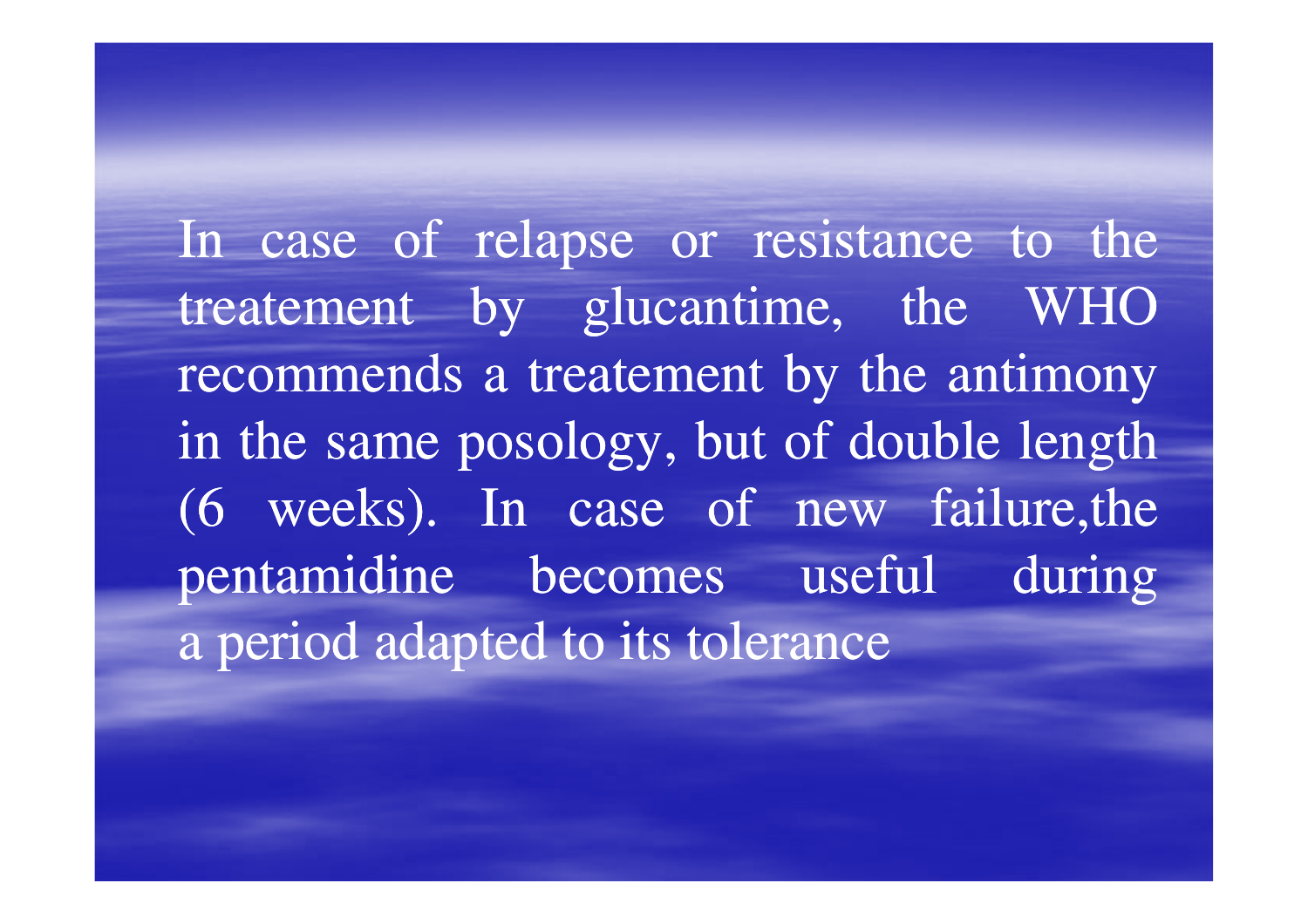#### Amphotericin B

The efficiency of the amphotericin B in the treatement of the LV is recognised throughout the endemic regions, at the dose of 1 mg/kg/day during 21 to 28 days**Its renal toxicity limits its use**  Ambisome (liposomal form) The protocol of 6 injections limits the cost related to hospitalisation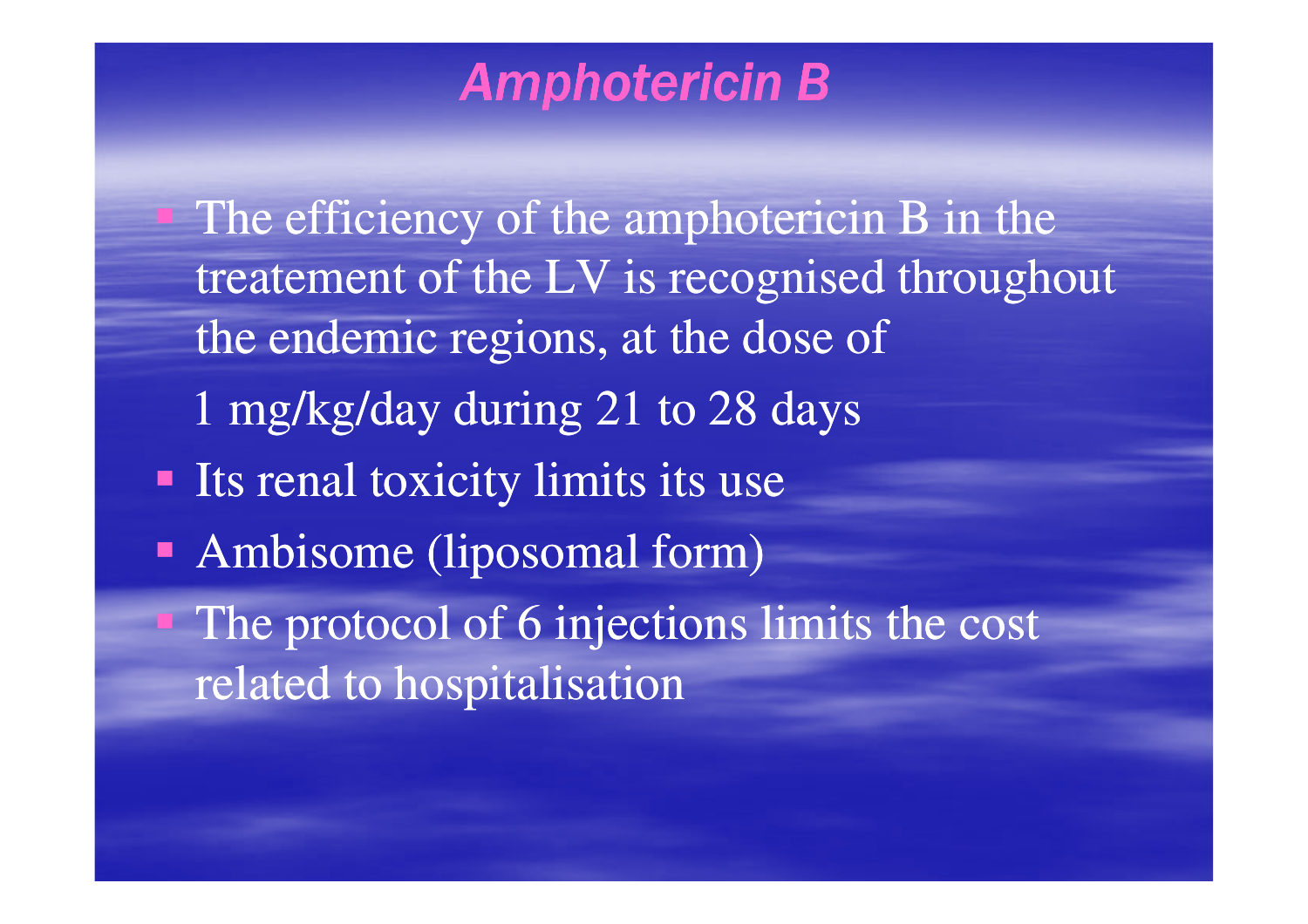#### **Other therapeutics**

- **Allopurinol** (Zyloric\*):
	- Hypourecemic activity
	- Its action against the protozoar has been recognised at the end of the 1970's
- In our set, 20 children received the glucantime associated to zyloric (no superority compared to glucantime in monotherapy)**Immunotherapy**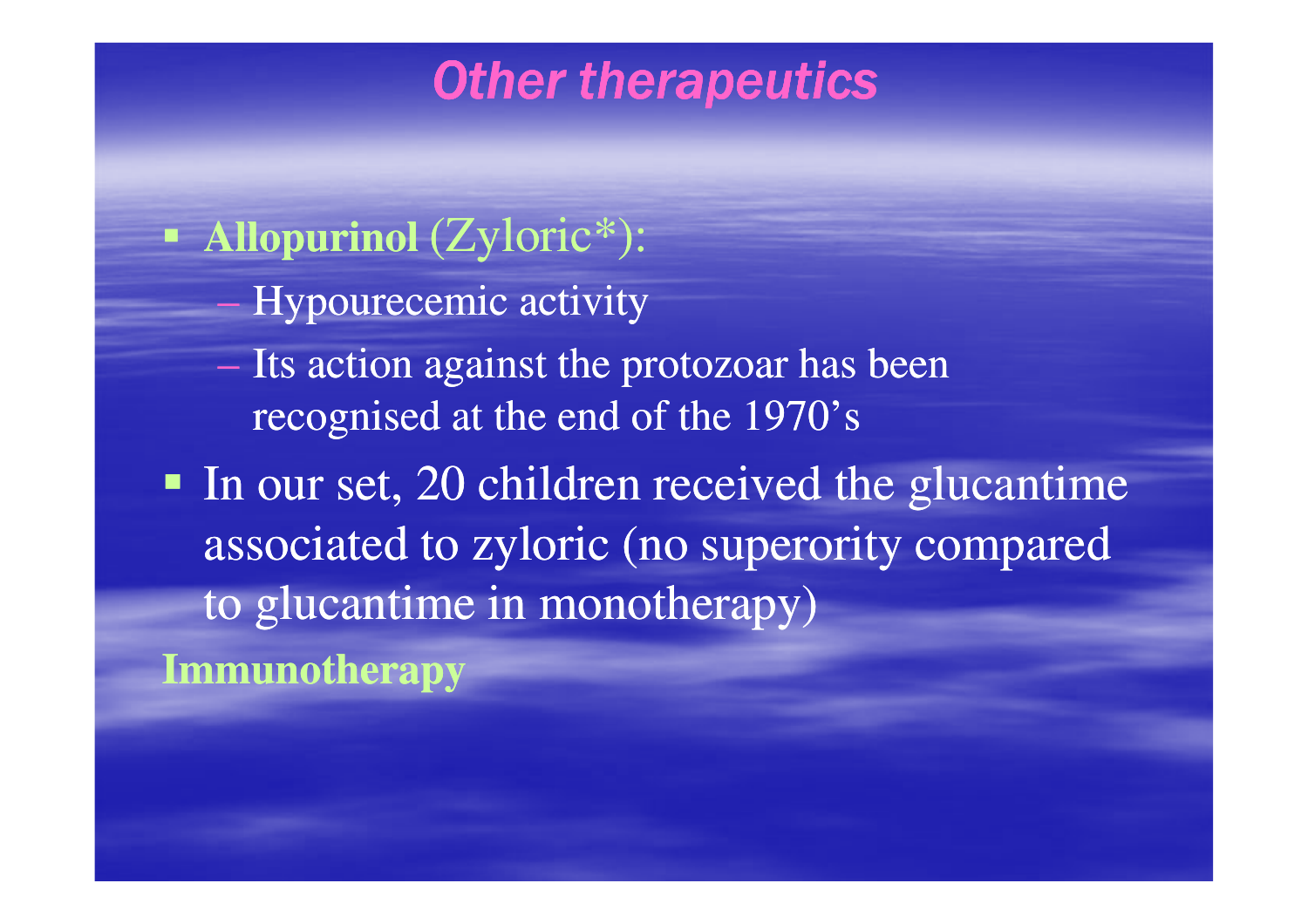#### **Other therapeutics**

**The miltefosin** is the first therapeutic against leishmaniasis which can be used orally

It healed  $95\%$  of the patients treated during the clinical tests.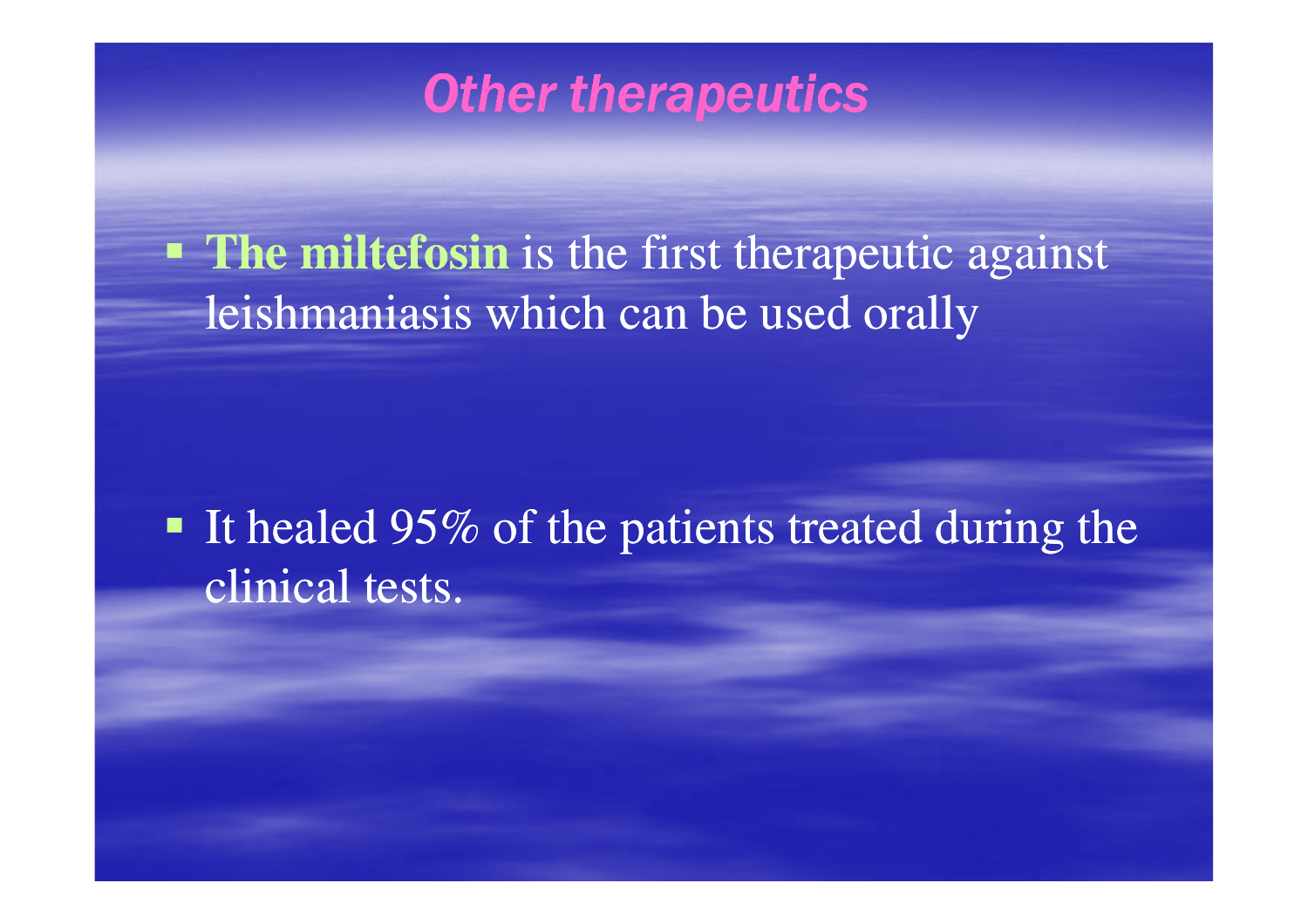## Conclusion

- **The treatement of visceral leischmaniasis in the** mediterranean countries is not uniform
- The pentavalent antimonies are used at the dose of 20mg/kg/day in IM during 21 days
- Exellent results
- Association: antimony + zyloric > no superiority<br>
compared to antimonies used only compared to antimonies used only
- Amphotericin B liposomale (ambisome\*): 3mg/kg/day
- In case of relapse or resistance, <sup>a</sup> 2nd cure of <sup>28</sup>days with glucantime is prescribed